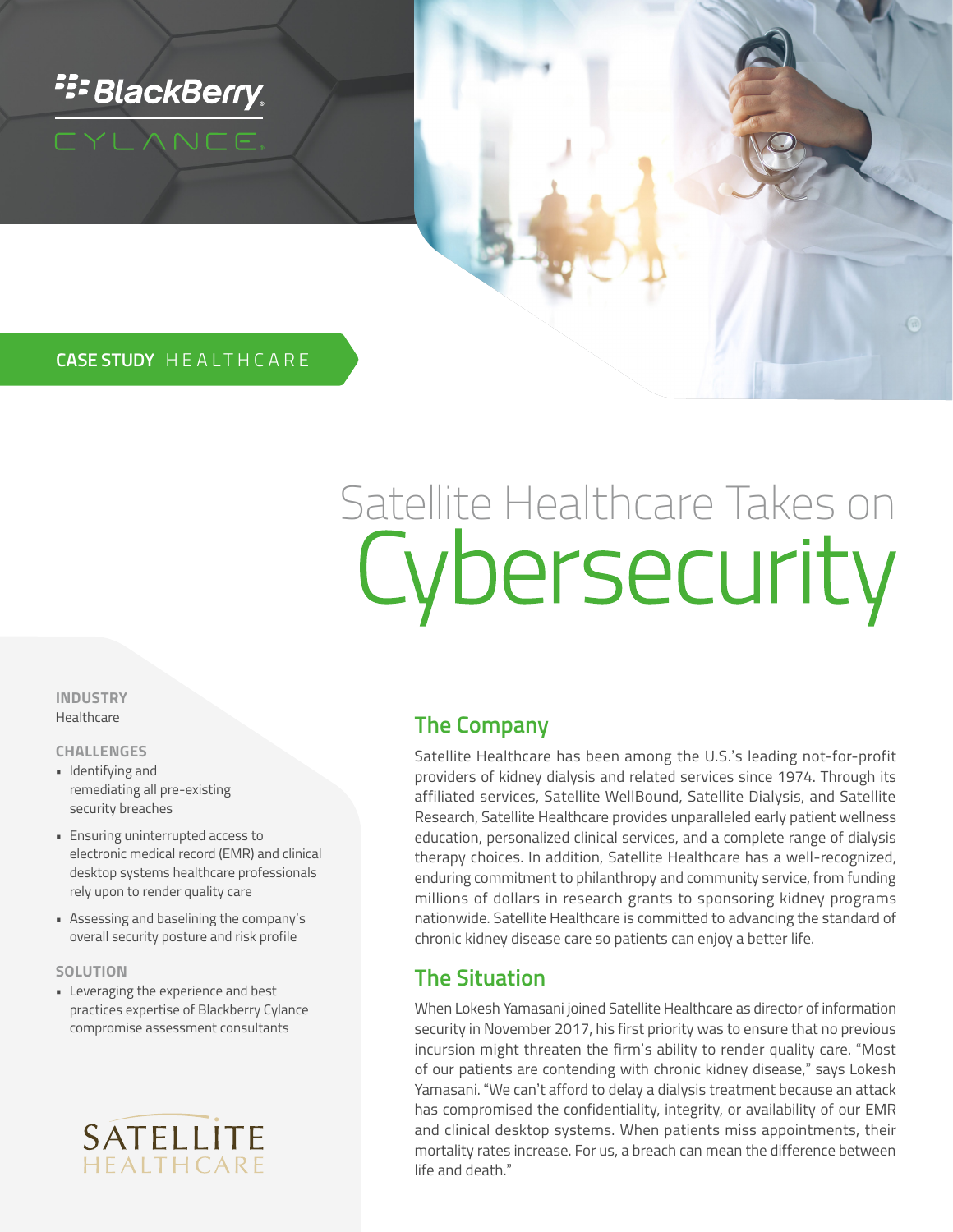Lokesh Yamasani had heard glowing reports from CISO colleagues about the effectiveness of the BlackBerry Cylance AI Platform™. However, he was not yet aware that the company also offered a portfolio of world-class incident response and forensics consulting services. According to Lokesh Yamasani, "When I met with the technical director for the compromise assessment team, I was immediately impressed by his knowledge and expertise, and by the AI-based methodology and tools his team uses to assess environmental risks, identify indicators of compromise, and trace ongoing threat actor activity. It soon became evident that the compromise assessment was a perfect fit for our needs."

#### **The Process**

The compromise assessment (CA) kicked off in mid-February 2018, a scant three months after Lokesh Yamasani took the helm as Satellite Healthcare's cybersecurity lead. Every CA engagement proceeds through three distinct phases, starting with an initial assessment, followed by a targeted assessment, and culminating in a forensic assessment. In the final phase, the consulting team produces a comprehensive report that documents every instance of malware, exfiltration, sabotage, command-and-control activity, user-account exploitation, persistence mechanisms and suspect network, and hostand-application configurations. The CA team also issues riskprioritized recommendations for preventing further incursions and strengthening the organization's overall security posture. All of these assessments and recommendations begin with a comprehensive data collection exercise.

According to the BlackBerry Cylance CA engagement manager, "In some environments, we install the CylancePROTECT and CylanceOPTICS EDR agent to identify malware and hunt for threats. However, our AI-based methodology doesn't require us to drop hardware or software into an environment to produce actionable results quickly. Instead, we can simply utilize native operating system scripts to collect the raw data we need to identify IOCs and perform forensic analysis. At Satellite Healthcare, these were simple Windows batch files that ran for five to 10 minutes on each target system and then terminated, leaving behind no traces except for the data forwarded to our team for off-site analysis."

In all, the team collected roughly 40,000 hashes from each of the 1,700 Windows hosts in scope for the CA. According to the CA engagement manager, "We hash all of the system locations where malware is most commonly found, including system32, app data, and download folders, as well as scheduled tasks and currently running processes."

With data in hand, the CA team set to work in earnest. One of their first steps was to submit the hashes to CylanceINFINITY™, the highly intelligent data analysis platform BlackBerry Cylance uses to construct the machine learning models that power CylancePROTECT<sup>®</sup> and CylanceOPTICS™. According to the CA engagement manager, "Within milliseconds, we can determine which threats are present, the categories they belong to, and their degrees of severity. If we find an active IOC, we immediately inform the client and assist with remediation before continuing our analysis. All of the malware and PUPs we identify are prioritized by risk level and listed in an addendum to our final report."

The user activity data collected by the CA team is also subjected to a common machine learning method known as clustering, in which a decision tree algorithm examines hundreds of features of each user account and the environment in which it operates. This enables the team to identify groups of users that exhibit similar behavior patterns and spot anomalies that require further investigation. "For example, we expect to find employees from the IT department in a cluster of accounts utilizing domain administrator privileges," said the CA engagement manager. "However, if one of these cluster members works in accounts payable, we would consider this an anomaly and immediately begin an investigation to determine whether that end-user is an adversary or if their system has been compromised."

According to Lokesh Yamasani, "Some of my colleagues were initially concerned that the CA might disable the fragile medical devices connected to our clinical desktops or impose undue burdens on our IT team. However, we had no system issues whatsoever and my team spent less than 40 hours participating in the three-month assessment. From start to finish, we found the CA process to be both efficient and transparent."